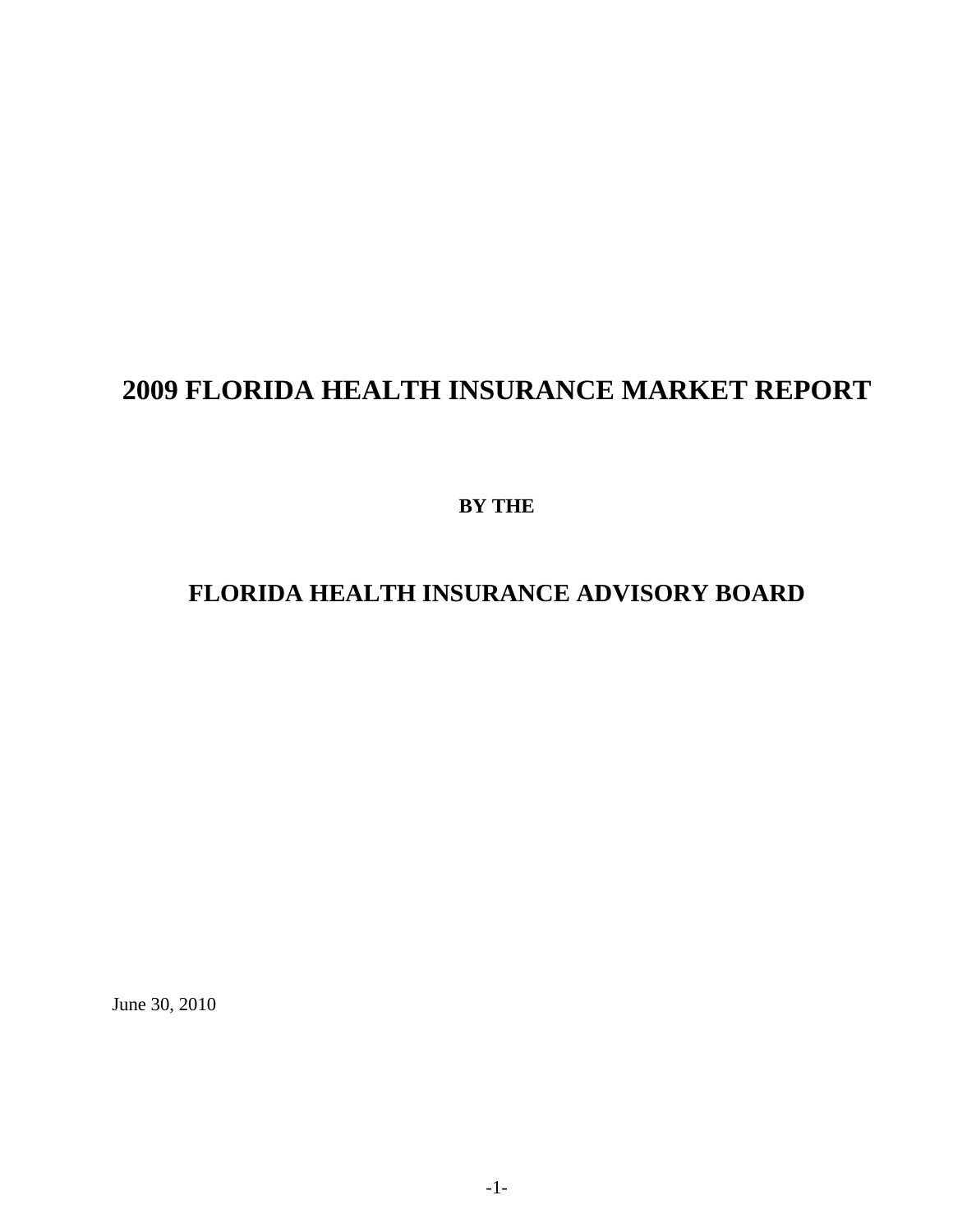### Introduction

The Florida Health Insurance Advisory Board (FHIAB) is charged with advising the Office of Insurance Regulation, the Agency for Health Care Administration, the Department of Financial Services, other executive departments and the Legislature on health insurance issues [see Section 627.6699(11)(o), F.S.]. As a part of this responsibility, the Board is required to issue an annual report by September 1 on the state of the health insurance market in Florida.

The delivery of the 2009 report has been delayed to confirm that the market data upon which the report relies was deemed reliable. The report relies on data collected by the Florida Office of Insurance Regulation (Office) under the authority of Section 627.9175, Florida Statutes. The Office's Market Investigation Unit was in the process of having the data audited during the time the FHIAB is normally prepared. The audit included a thorough review of the market information provided by the state's largest health insurers as well as a randomly selected number of smaller insurers active in Florida.

Although the vast majority of data was determined to be accurate, the contracted auditor, AGI Services of Atlanta, did find three problem areas in the reporting of data that required attention:

- 1.) Premium derived from "Medicare, Medicare+Choice, Medicare HCPP, Medicaid, SCHIP, FEHBP, Florida Healthy Kids, Florida Health Flex Plans, Self-Insured Business, Credit (group and individual), and Credit Accident & Health was inappropriately included in other categories;
- 2.) Certain data was not correctly reported in the "Comprehensive Hospital and Medical" category; and
- 3.) Confusion in the definition of Administrative Services Only (ASO) led to incorrect reporting in this category.

The Florida Office of Insurance Regulation, with the cooperation of AGI Services, conducted a workshop in Tallahassee on January 26, 2010 to review these data elements with the industry to ensure accurate data reporting in revisions and subsequent reports. In addition, the joint Office/AGI team encouraged companies to develop best practices that included maintaining snapshots of data used to compile data submissions, to utilize all company departments to obtain accurate information, and to always utilize current year data – not estimates. Revisions were subsequently made to the original data submission, which were utilized for the data contained in this report.

### **Background**

The Florida Health Insurance Advisory Board evolved from small group health insurance reform in Florida. Originally established in 1992 as the Florida Small Employer Health Reinsurance Program, it was expanded in 1997 to include the Florida Individual Health Reinsurance Program. Both Programs were governed by the same Board of Directors and operated as the Florida Health Reinsurance Program. In 2005, Florida statutes were amended to require the Program to advise the Office of Insurance Regulation, the Agency for Health Care Administration, the Department of Financial Services, other executive departments and the Legislature on health insurance issues. Due to these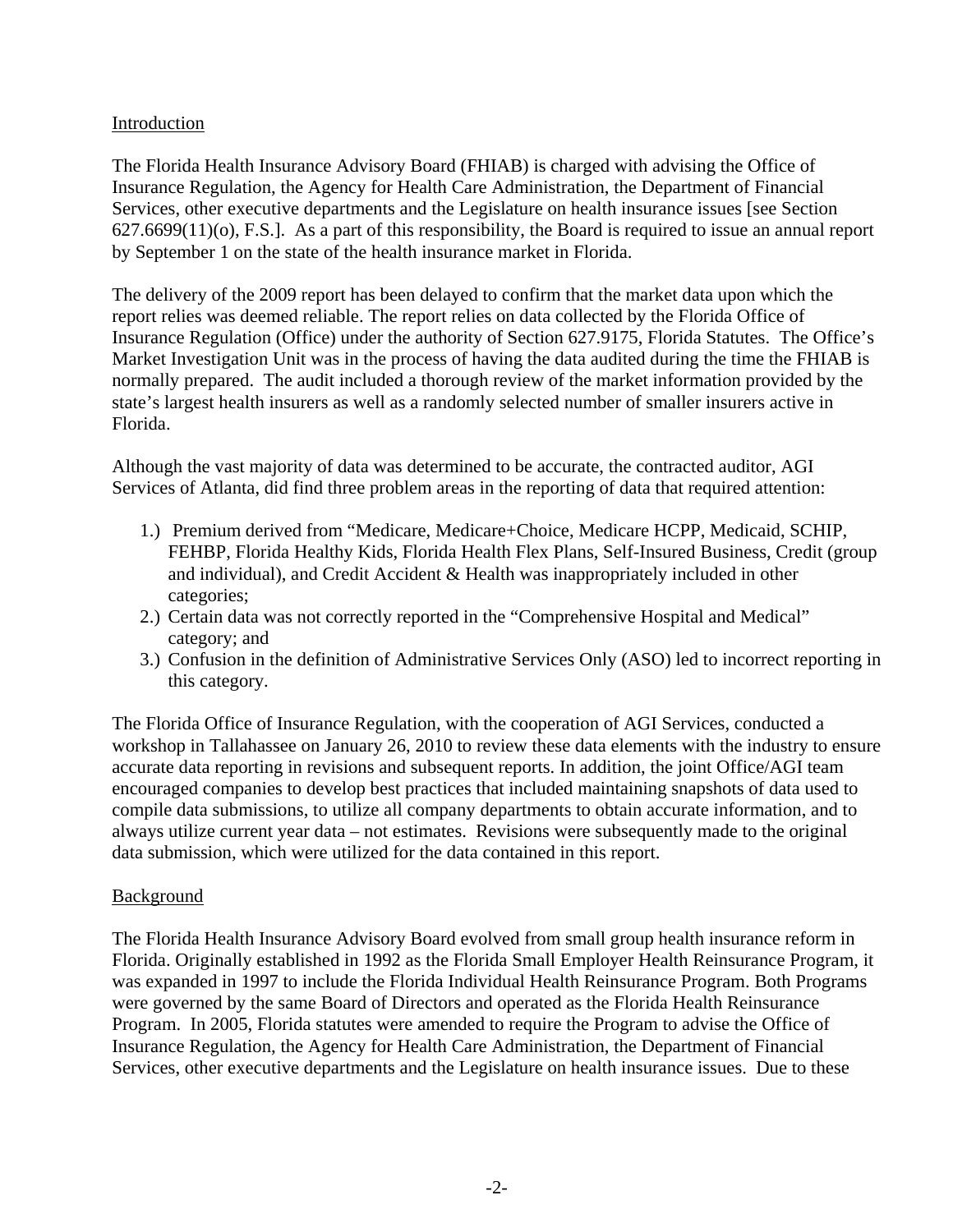developments, the Board voted to change its name to the Florida Health Insurance Advisory Board (FHIAB) to reflect its new responsibilities.

The composition of the board of directors was also changed to decrease the number of insurance company representatives and to add representatives of the business community and other stakeholders – there are 14 official members of the Board as of November 30, 2009, not including the executive director. A listing of FHIAB board members is attached.

The FHIAB appointed a new executive director, Torre Grissom, on October 12, 2010 who replaced interim director Carol Ostapchuk in this position. The following report on Florida's health insurance markets represents the fourth report issued by FHIAB and presents data reported through 2008 to the Florida Office of Insurance Regulation. All previous reports are available on the FHIAB tab on the Office's website at: http://www.floir.com/FHIAB/index.aspx.

### Executive Summary

This is the fourth report on Florida's health insurance markets issued by the Florida Health Insurance Advisory Board. This report may be considered a benchmark; it will be the last report issued that predates the passage of the federal health care reforms, including the Patient Protection and Affordable Care Act (PPACA) on March 23, 2010, and the subsequent Health Care and Education Reconciliation Act passed on March 30, 2010.

Relative to the 2007 health care insurance data, data submitted by insurers for 2008 reveals a rather stable market. Covered lives in in-state small group (1-50 members) declined 13.4% to 1,088,334 covered lives, while large group coverage experienced a 7.4% gain, up to 2,174,190 lives. ("In-state" coverage means plans governed primarily by Florida law, and represents the dominant form of insurance plans provided in the state. In contrast to "in-state" coverage, "out-of-state" coverage is group coverage that is primarily governed by the laws of another state.)

There appears to be minor shift away from out-of-state coverage in Florida. In terms of covered lives, 2008 featured a decline in number of Florida consumers utilizing out-of-state individual health coverage (down 9.9%), out-of-state small group coverage (down 9.8%), and out-of-state large group coverage (10.1% decline).

Although some of these declines appear worrisome in percentage terms, in nominal terms the decline in coverage is relatively minor. According to data reported to the Florida Office of Insurance Regulation – commercial health insurance covered 4,279,395 covered lives in 2008, a decline of 1.4 % from the 2007 total of 4,340,499 lives.

There are several possible explanations for this relative stabilization in coverage. Perhaps most significantly, the pool of eligible covered lives stopped growing and business enterprise in the state began to slow. Stable to slightly declining covered lives at a time of rapid population growth would be disconcerting, but at a time of population stagnation and a weakening economy—which Florida was experiencing—a stable market may be viewed as a better than expected result.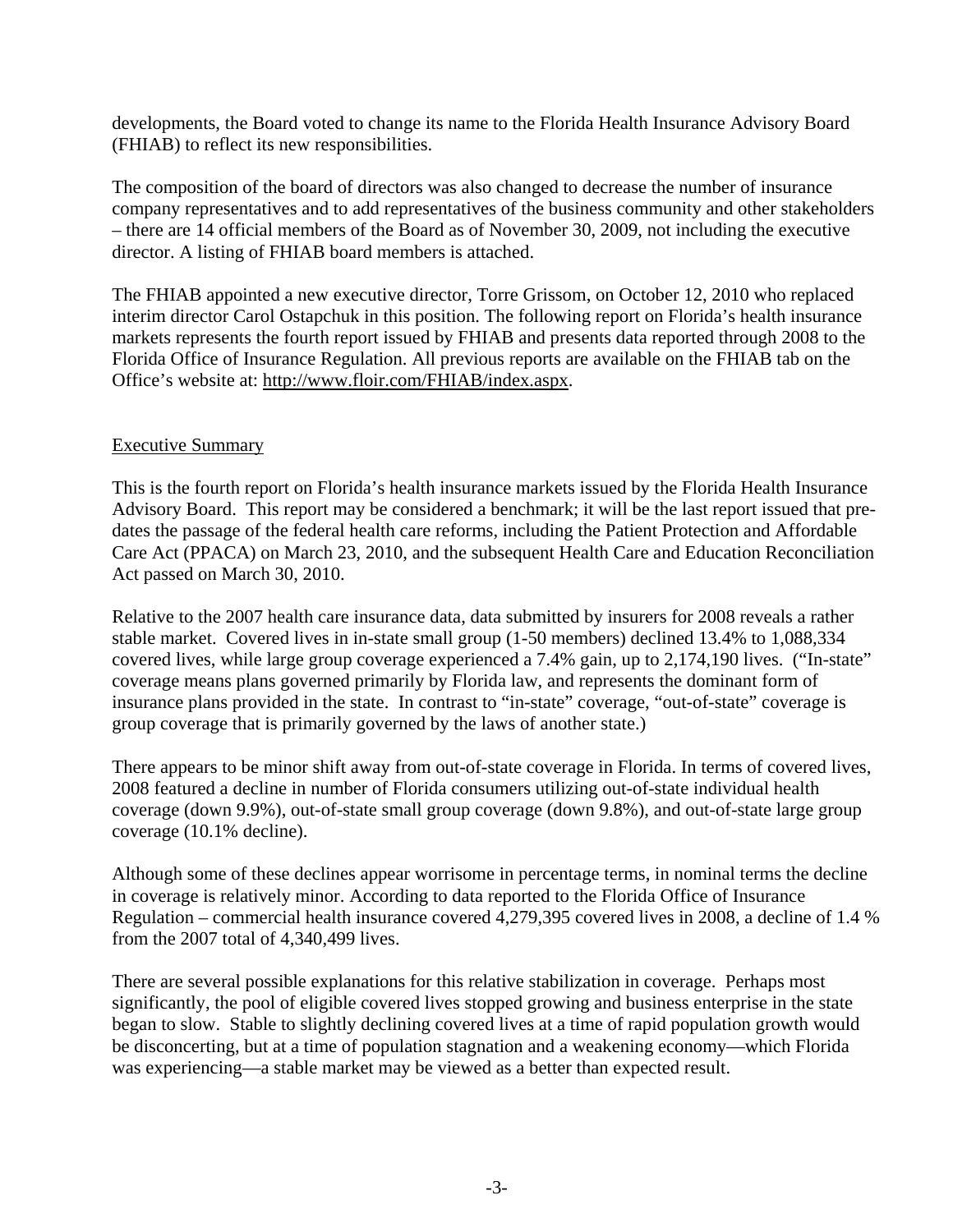In addition, the prospect of federal reform may have had a somewhat dampening effect on the rollout of new marketing plans and employers' desire to explore health care options. The shadow cast by possible federal action also caused Florida policymakers to refrain from major new initiatives designed to increase coverage.

However, despite stabilization in the commercial market, Florida maintained its unfortunate ranking as one of the states with the highest percentage of uninsured individuals. According to Kaiser Family Foundation's 2008 figures, Florida's 3.6 million uninsured represented 20.2% of Florida's population, putting Florida third behind only Texas (25.2% of population uninsured) and New Mexico (23.2%).

### **Florida's Commercial Health Insurance Markets Detailed**

The following figures present enrollment and premium summaries in Florida's commercial (nongovernmental) health insurance markets for CY 2004 through 2008 as reported and compiled from data filed with the Florida Office of Insurance Regulation (OIR) by each Accident and/or Health Coverage Provider.

#### Enrollment

During the period 2004 through 2008, total enrollment in Florida's commercial health insurance markets decreased marginally from 4.34 million covered lives to 4.28 million covered lives, a decrease of 1.4 percent as shown in Table 1.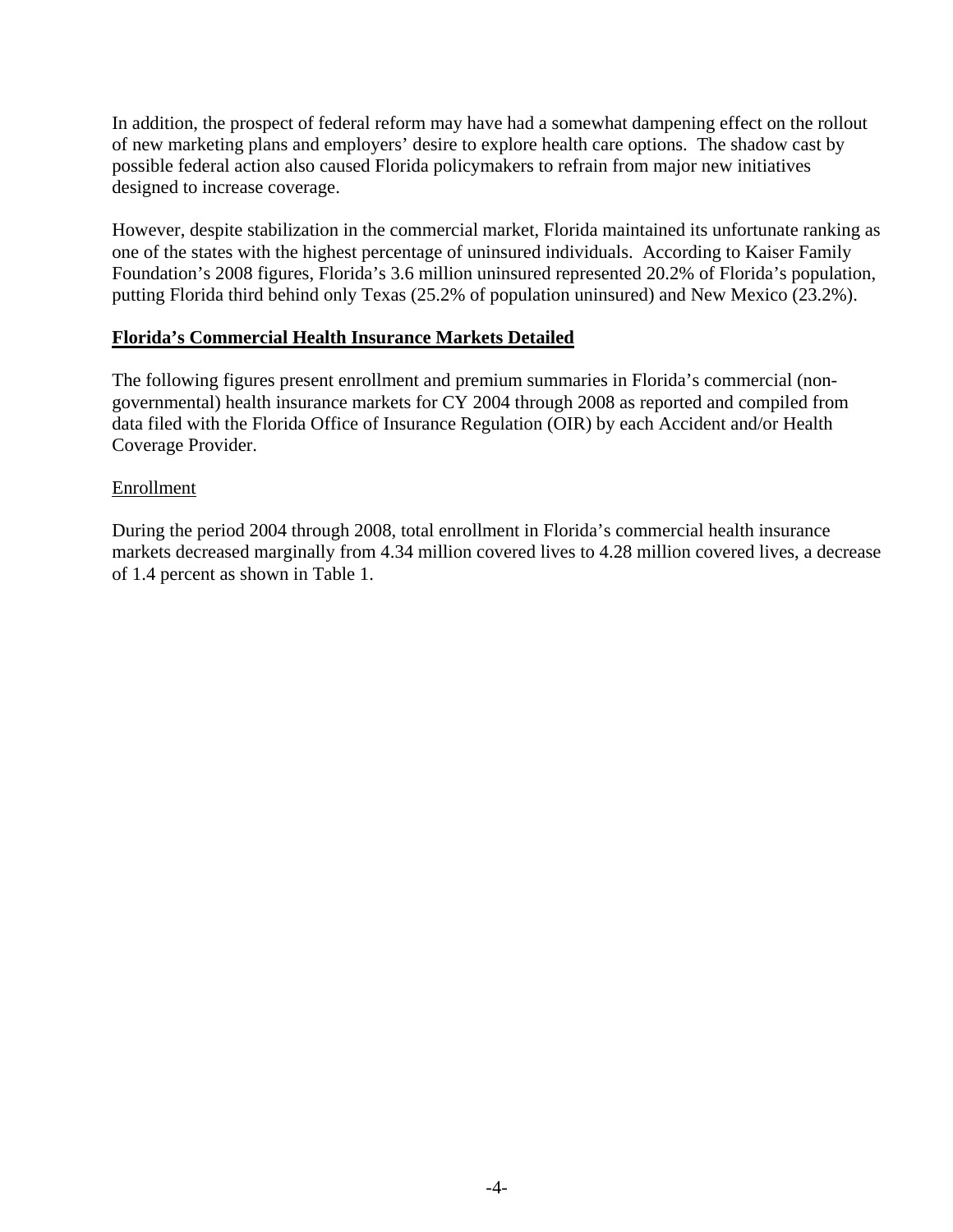## **Table 1 Commercial Insurance Enrollment 2004-2008**

| <b>Market Segments</b>                                 | 2004      | 2005      | 2006      | 2007      | 2008      |
|--------------------------------------------------------|-----------|-----------|-----------|-----------|-----------|
|                                                        |           |           |           |           |           |
| Instate Guarantee Issue (HIPAA)                        | 10,310    | 29,202    | 67,691    | 39,684    | 47,988    |
| Instate Individual Underwritten                        | 482,618   | 424,774   | 479,550   | 504,382   | 500,999   |
| <b>Total Instate Individual</b>                        | 492,928   | 453,976   | 547,241   | 544,066   | 548,987   |
|                                                        |           |           |           |           |           |
| <b>Conversion</b>                                      | 28,150    | 28,104    | 45,713    | 45,556    | 45,462    |
|                                                        |           |           |           |           |           |
| Instate Groups of One                                  | 39,119    | 31,613    | 32,330    | 32,969    | 24,690    |
| Instate 2-50 Member Groups                             | 994,547   | 1,028,949 | 1,092,579 | 1,223,531 | 1,063,644 |
| <b>Total Instate 1-50 Member Groups</b>                | 1,033,666 | 1,060,562 | 1,124,909 | 1,256,500 | 1,088,334 |
|                                                        |           |           |           |           |           |
| <b>Instate 51+ Member Groups</b>                       | 2,426,634 | 2,233,435 | 2,315,912 | 2,023,993 | 2,174,190 |
|                                                        |           |           |           |           |           |
| Out-of-State Group Guarantee Issue<br>(HIPAA)          | 1,236     | 1,482     | 1,508     | 1,504     | 1,729     |
| Out-of-State Group Individual<br>Underwritten          | 195,938   | 223,236   | 241,259   | 224,419   | 201,855   |
| <b>Total Out-of-State Individual</b>                   | 197,714   | 224,718   | 242,767   | 225,923   | 203,584   |
|                                                        |           |           |           |           |           |
| Out-of-State Groups of One                             | 1,648     | 1,155     | $\Omega$  | 283       | 301       |
| Out-of-State 2-50 Member Groups                        | 14,451    | 10,966    | 5,319     | 4,900     | 4,372     |
| <b>Total Out-of-State 1-50 Member</b><br><b>Groups</b> | 16,099    | 12,121    | 5,319     | 5,183     | 4,673     |
|                                                        |           |           |           |           |           |
| Out-of-State 51+ Member Groups                         | 215,703   | 234,621   | 221,624   | 239,278   | 215,065   |
|                                                        |           |           |           |           |           |
| <b>Total</b>                                           | 4,410,354 | 4,245,537 | 4,503,485 | 4,340,499 | 4,280,295 |

Enrollment in 2008 declined in a majority of market segments including instate small group, out-ofstate individual, out-of-state small group, and out-of-state large group insurance. This was mostly offset by gains in the instate individual and instate large group markets.

### Individual Market

Because it represents an important transitional and gap provider of coverage, fulfilling the needs of persons without access to employer group coverage, the individual market is viewed as an important component of a state's commercial health insurance market.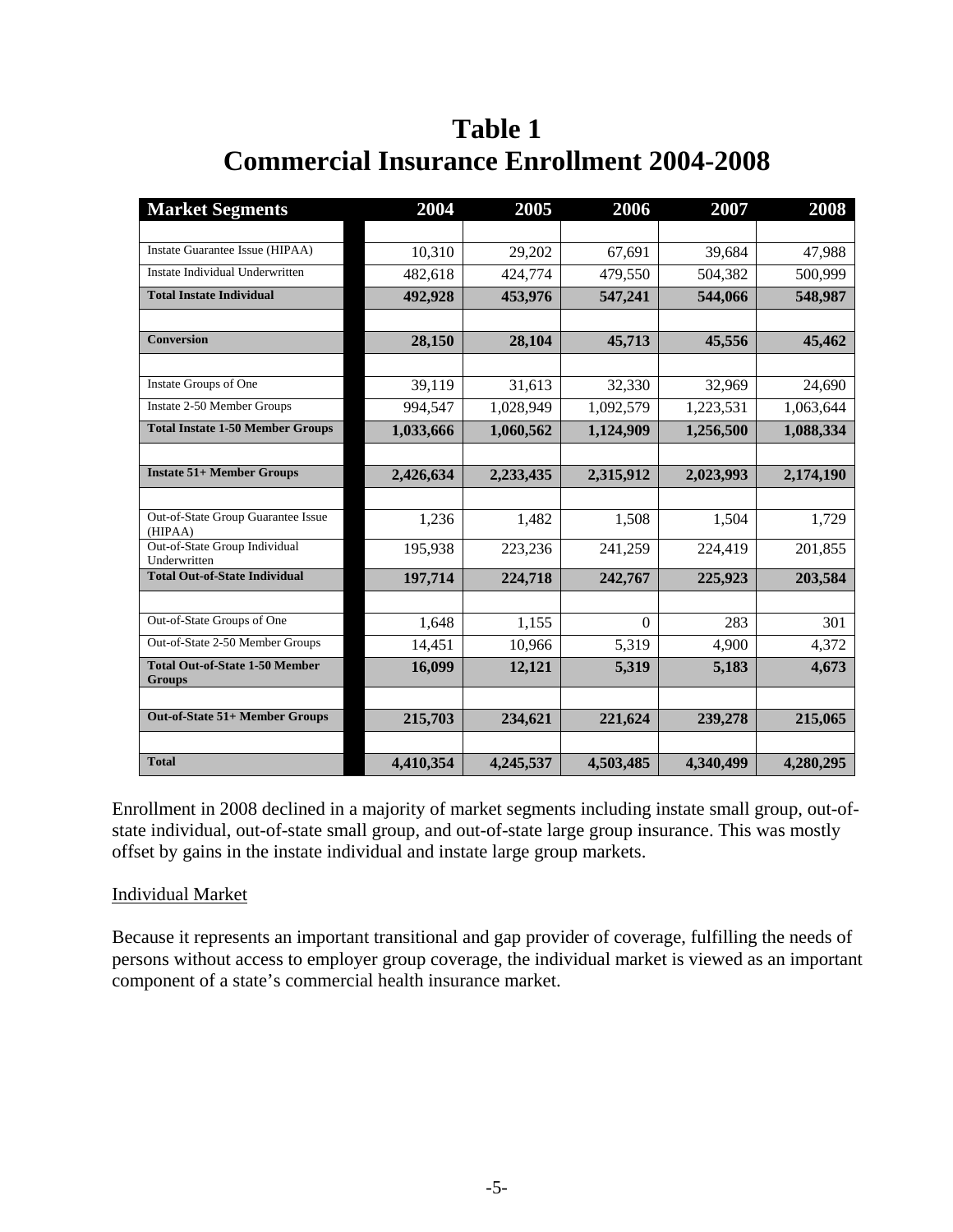But because of the natural link between small business coverage and individual coverage, enrollment gains in the individual market can be reflective of a weakening small group market as smaller employers drop coverage. But while a prospering individual market may be reflective of market problems elsewhere, it is inescapable that a diverse, competitive individual market is an important option for individuals when needed, and insurers in this market continue to play an important role in providing such coverage. Despite small declines in 2007 and 2008, the market still covered significantly more Floridians than it did in 2004-2005.



### **Enrollment for the Individual Health Market in Florida 2004-2008**

### Health Insurance Portability and Accountability Act (HIPAA)

Companies writing individual coverage in Florida are required to provide individual coverage to certain persons who have guarantee issue coverage rights under the federal Health Insurance Portability and Accountability Act (HIPAA). For HIPAA purposes, Florida Statutes require insurers issuing Out-of-State Group policies to individuals to issue this guarantee issue individual coverage to these eligible individuals when applications are made for such coverage.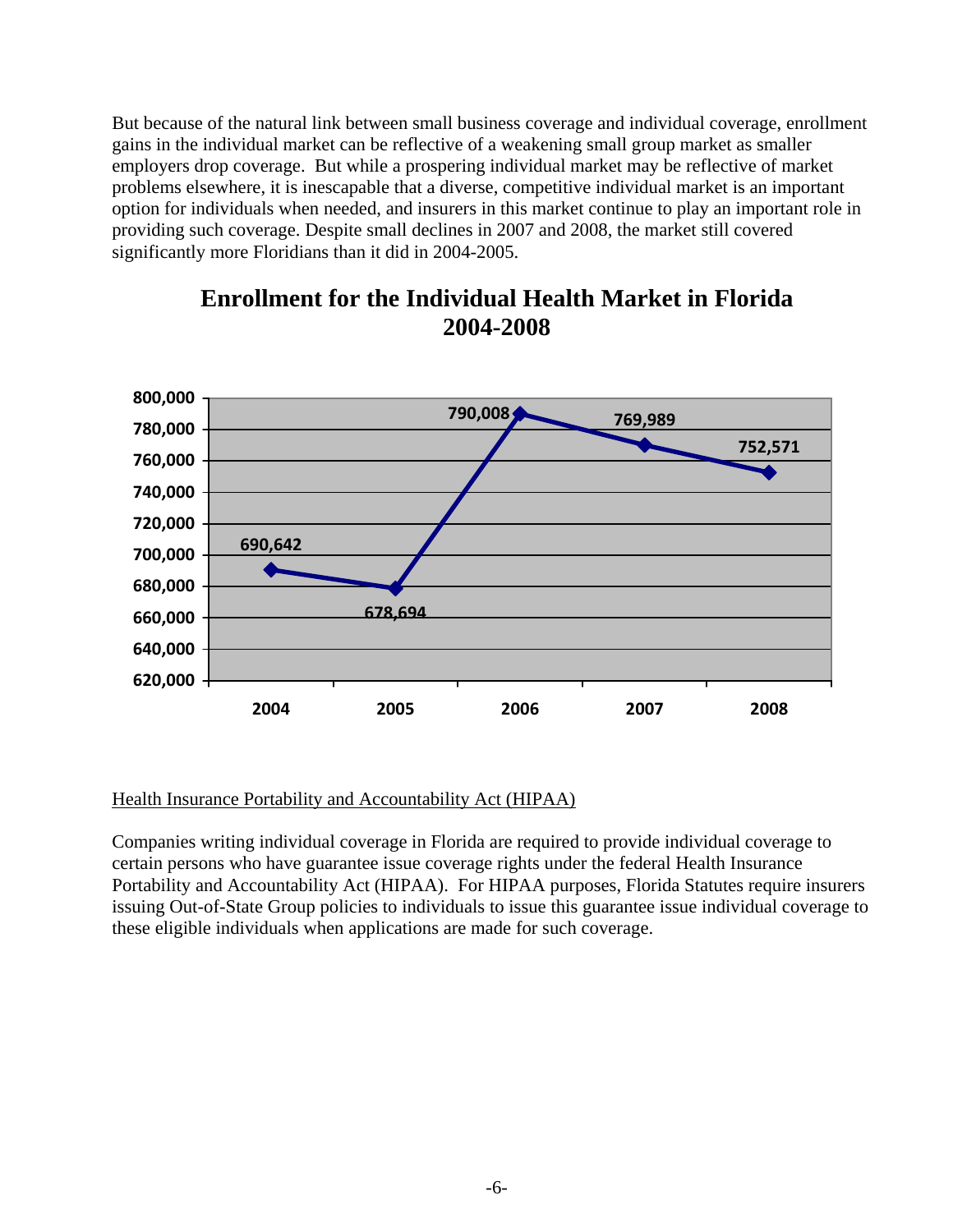

### **Enrollment for HIPAA Policies in Florida 2004-2008**

Because these guarantee issue policies normally cover persons who are not able to obtain coverage through their employers or other alternatives, these persons are generally expected to have higher claims costs. This expectation is confirmed by the premium data, which indicates a significantly higher direct incurred loss ratio for guarantee issue policies as compared to medically underwritten policies. Reported HIPAA-issued policies peaked in 2006, dropped sharply in 2007, and now appear to be increasing once again. No explanation can be offered for the anomaly in reporting for 2006, but the trend from 2005 through 2008 overall indicates steady growth in this important safety net coverage.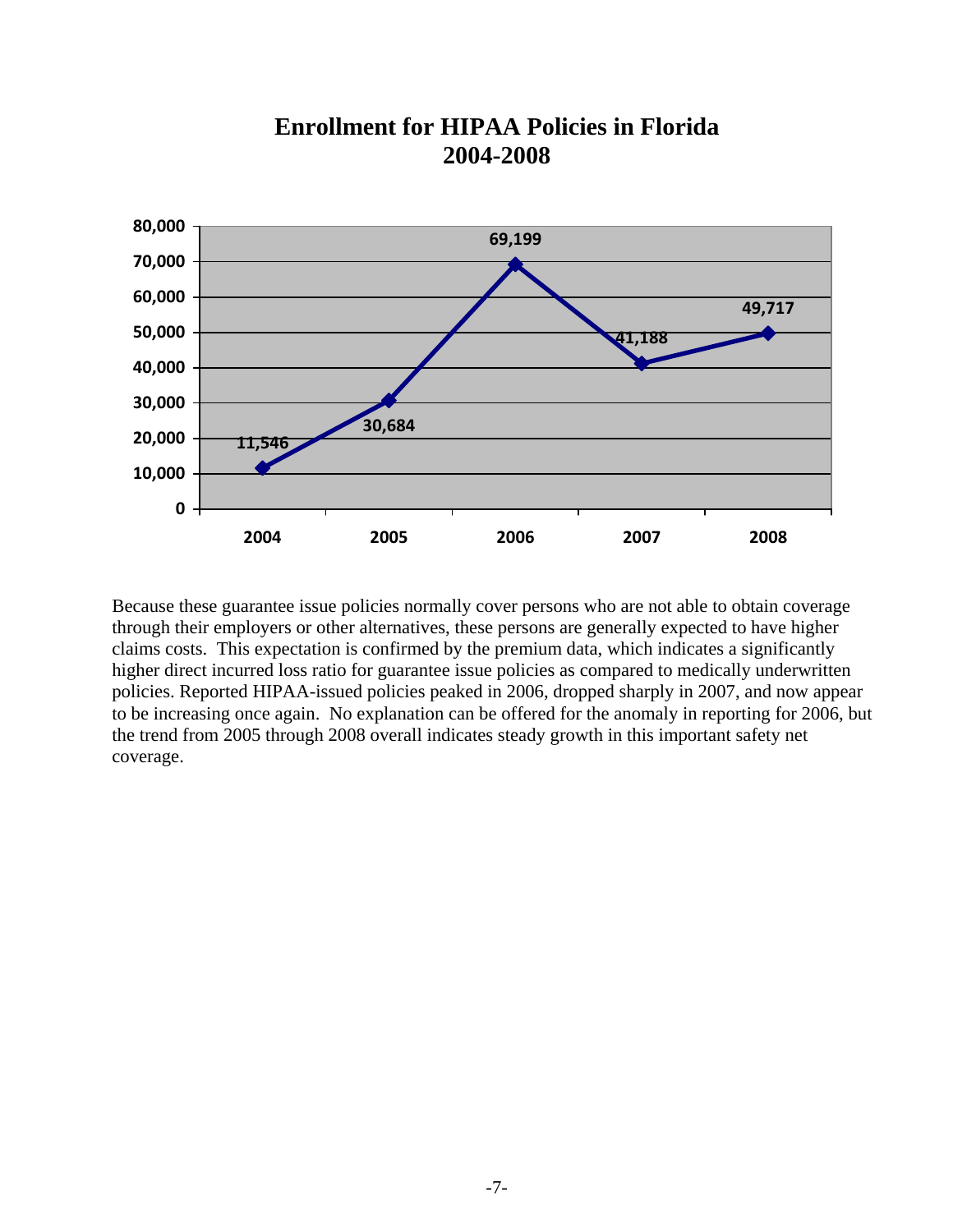## **Table 2 Commercial Insurance Premium 2004-2008**

Florida's commercial health insurance markets reported premiums for 2003 through 2008 as shown in Table 2:

| <b>Market</b>                                             | 2004             | 2005             | 2006             | 2007             | 2008             |
|-----------------------------------------------------------|------------------|------------------|------------------|------------------|------------------|
| <b>Segments</b>                                           |                  |                  |                  |                  |                  |
| <b>Instate Guarantee</b><br>Issue (HIPAA)                 | \$48,445,137     | \$81,286,431     | \$113,512,136    | \$114,398,691    | \$122,948,507    |
| <b>Instate Individual</b><br>Underwritten                 | \$828,279,051    | \$962,816,696    | \$971,267,393    | \$1,060,991,282  | \$1,144,988,517  |
| <b>Total Instate</b><br><b>Individual</b>                 | \$876,724,188    | \$1,044,103,127  | \$1,084,779,529  | \$1,175,389,973  | \$1,267,937,024  |
| <b>Conversion</b>                                         | \$115,961,444    | \$130,609,710    | \$179,510,321    | \$186,535,721    | \$182,703,276    |
|                                                           |                  |                  |                  |                  |                  |
| <b>Instate Groups of</b><br>One                           | \$167,245,168    | \$163,826,093    | \$168,488,242    | \$182,123,409    | \$135,940,306    |
| Instate 2-50<br>Member Groups                             | \$3,148,232,145  | \$3,562,528,350  | \$3,718,862,653  | \$3,976,802,834  | \$3,932,607,892  |
| <b>Total Instate 1-50</b><br><b>Member Groups</b>         | \$3,315,477,313  | \$3,726,354,443  | \$3,887,350,895  | \$4,158,926,243  | \$4,068,548,198  |
| InState $51+$<br><b>Member Groups</b>                     | \$8,161,459,254  | \$8,482,142,528  | \$7,746,351,263  | \$7,898,894,769  | \$7,716,104,070  |
| Out-of-State Group<br>Guarantee Issue<br>(HIPAA)          | \$10,136,853     | \$12,295,544     | \$13,030,832     | \$13,576,389     | \$14,830,938     |
| Out-of-State Group<br>Individual<br>Underwritten          | \$428,042,783    | \$481,718,925    | \$522,084,284    | \$33,838,570     | \$507,972,426    |
| <b>Total Out-of-State</b><br><b>Individual</b>            | \$438,179,636    | \$494,014,469    | \$535,115,116    | \$547,414,959    | \$522,803,364    |
| Out-of-State<br>Groups of One                             | \$7,508,735      | \$5,820,464      | \$422,618        | \$2,499,364      | \$1,810,673      |
| Out-of-State 2-50<br>Member Groups                        | \$81,533,772     | \$49,823,238     | \$26,668,601     | \$17,796,331     | \$16,938,685     |
| <b>Total Out-of-State</b><br>1-50 Member<br><b>Groups</b> | \$89,042,507     | \$55,643,702     | \$27,091,219     | \$20,295,695     | \$18,749,358     |
| Out-of-State 51+<br><b>Member Groups</b>                  | \$609,153,631    | \$737,092,634    | \$764,197,745    | \$753,833,723    | \$791,562,820    |
| <b>Total</b>                                              | \$13,605,997,973 | \$14,669,960,613 | \$14,224,396,088 | \$14,741,291,083 | \$14,568,408,110 |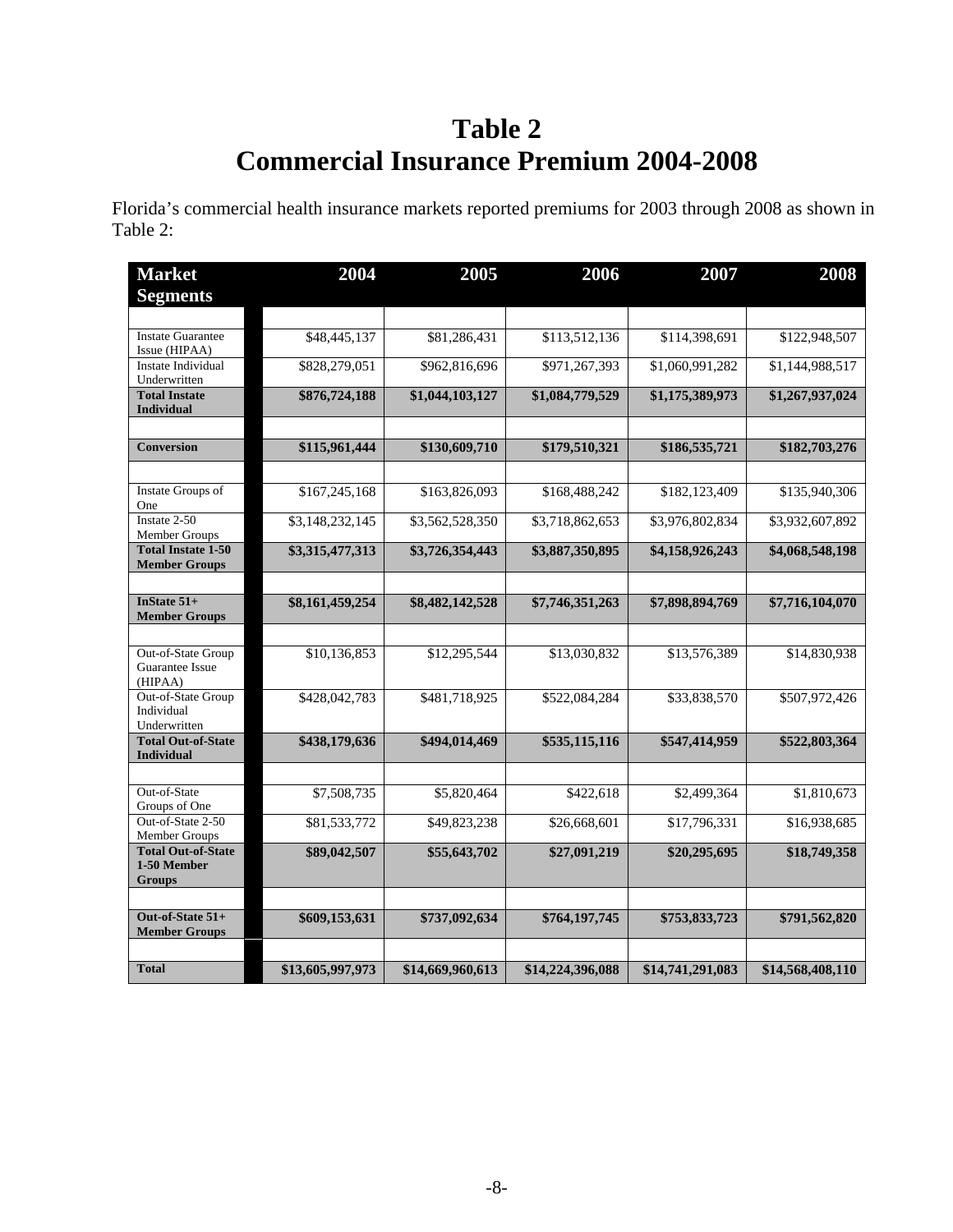As would be expected, total premium data seem to mirror the data for covered lives. Between 2007 and 2008, the total premium collected in Florida for commercial health insurance declined from \$14.74 billion to \$14.57 billion or 1.2%; which mirrors the 1.4% decline in covered lives.

#### Premium Dollars and Direct Losses

The 2006 Gross Annual Premium reports also provide information on premium dollars compared to direct incurred losses for health care services provided to policyholders during the reporting period. A direct incurred loss ratio is also calculated for each market for each year as shown in Table 3.

| <b>Market Segments</b>                     |                  | 2007                 |        | 2008             |                      |        |  |
|--------------------------------------------|------------------|----------------------|--------|------------------|----------------------|--------|--|
|                                            | <b>Direct</b>    | <b>Direct Losses</b> | Loss   | <b>Direct</b>    | <b>Direct Losses</b> | Loss   |  |
|                                            | Premium          |                      | Ratio  | Premium          |                      | Ratio  |  |
|                                            |                  |                      |        |                  |                      |        |  |
| Instate Guarantee Issue (HIPAA)            | \$114,398,611    | \$83,496,853         | 73.0%  | \$122,948,507    | \$115,272,521        | 93.8%  |  |
| Instate Individual Underwritten            | \$1,060,991,282  | \$721,951,903        | 68.0%  | \$1,144,988,517  | \$737,343,474        | 64.4%  |  |
| <b>Total Instate Individual</b>            | \$1,175,389,893  | \$805,448,756        | 68.5%  | \$1,267,937,024  | \$852,615,995        | 67.2%  |  |
| <b>Conversion</b>                          | \$186,535,721    | \$224,721,182        | 120.5% | \$182,703,276    | \$230,206,708        | 126.0% |  |
|                                            |                  |                      |        |                  |                      |        |  |
| Instate Groups of One                      | \$182,123,409    | \$161,024,408        | 88.4%  | \$135,940,306    | \$127,969,748        | 94.1%  |  |
|                                            |                  |                      |        |                  |                      |        |  |
| Instate 2-50 Member Groups                 | \$3,976,802,834  | \$2,990,371,468      | 75.2%  | \$3,932,607,892  | \$2,960,112,810      | 75.3%  |  |
| <b>Total Instate 1-50 Member Groups</b>    | \$4,158,926,243  | \$3,151,395,876      | 75.8%  | \$4,068,548,198  | \$3,088,082,558      | 75.9%  |  |
|                                            |                  |                      |        |                  |                      |        |  |
| <b>InState 51+ Member Groups</b>           | \$7,898,894,769  | \$6,324,100,181      | 80.1%  | \$7,716,104,070  | \$6,651,072,237      | 86.2%  |  |
|                                            |                  |                      |        |                  |                      |        |  |
| Out-of-State Group Guarantee Issue         | \$13,576,389     | \$14,820,581         | 109.2% | \$14,830,938     | \$17,541,615         | 118.3% |  |
| Out-of-State Group Individual              | \$33,838,570     | \$304,473,098        | 57.0%  | \$507,972,426    | \$309,122,144        | 60.9%  |  |
| <b>Total Out-of-State Individual</b>       | \$547,414,959    | \$319,293,679        | 58.3%  | \$522,803,364    | \$326,663,759        | 62.5%  |  |
|                                            |                  |                      |        |                  |                      |        |  |
| Out-of-State Groups of One                 | \$2,499,364      | \$1,946,638          | 77.9%  | \$1,810,673      | \$142,017            | 7.8%   |  |
| Out-of-State 2-50 Member Groups            | \$17,796,331     | \$15,248,866         | 85.7%  | \$16,938,685     | \$14,134,294         | 83.4%  |  |
| <b>Total Out-of-State 1-50 Member Grps</b> | \$20,295,695     | \$17,195,504         | 84.7%  | \$18,749,358     | \$14,276,311         | 76.1%  |  |
|                                            |                  |                      |        |                  |                      |        |  |
| Out-of-State 51+ Member Groups             | \$753,833,723    | \$630,737,222        | 83.7%  | \$791,562,820    | \$677,352,624        | 85.6%  |  |
|                                            |                  |                      |        |                  |                      |        |  |
| <b>Total</b>                               | \$14,741,291,003 | \$11,472,892,400     | 77.8%  | \$14,568,408,110 | \$11,840,270,192     | 81.3%  |  |

## **Table 3 Direct Premiums/Losses & Loss Ratios 2004-2008**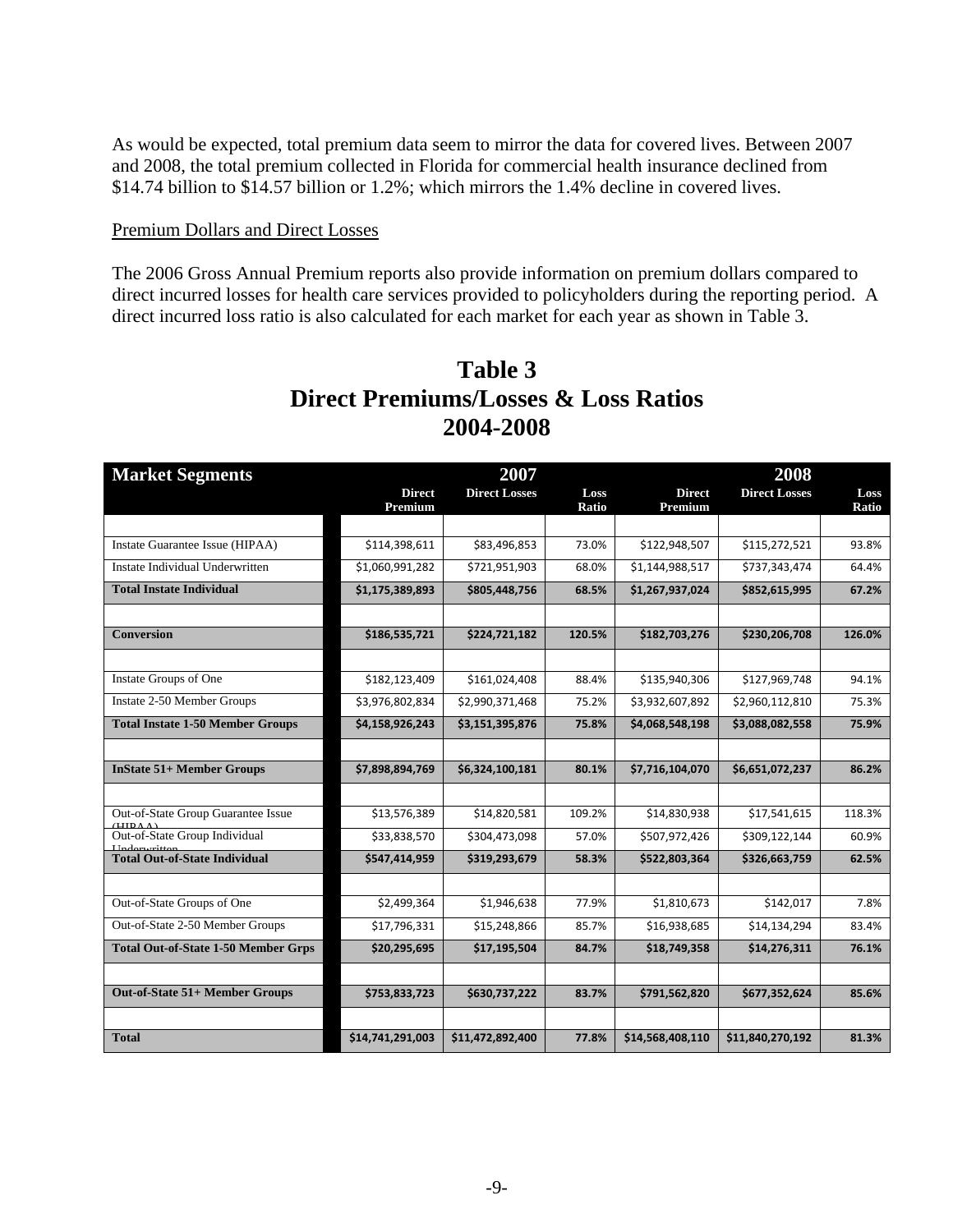The direct incurred loss ratio (direct incurred losses as a percent of direct earned premium) for the various market segments generally increased from 2007 to 2008, with the percentage for all insurers increasing from 77.8 percent to 81.3 percent. There were only two market segments that had a decrease in the direct incurred loss ratio: instate individual health insurance (decreased from 68.5% to 67.2%), and out-of-state small group (decreased from 84.7% to 76.1%).

As expected, the market segments with the highest ratios were conversion policies (126.0%), out-ofstate group guarantee issue (118.3%), instate groups of one (94.1%), and instate guarantee issue (93.8%).

### **Conclusion**

In the estimation of the FHIAB, the data provided indicates a marketplace in 2008 that does not differ in any significant way from the market as it operated in 2007. The same problems exist (persistently high uninsured, further weakening in coverage by small employers) but total coverage held fairly steady overall for the reporting period.

During the past year, FHIAB assisted the Office of Insurance Regulation in preparing recommendations to address matters affecting Florida's health insurance market for presentation to other executive agencies and the Legislature. Most of these proposals were held in abeyance pending the outcome of federal healthcare reform.

FHIAB looks forward to working with these groups and others to improve Florida's commercial health insurance market and seeking measures that will increase the number of Floridians with health insurance coverage.